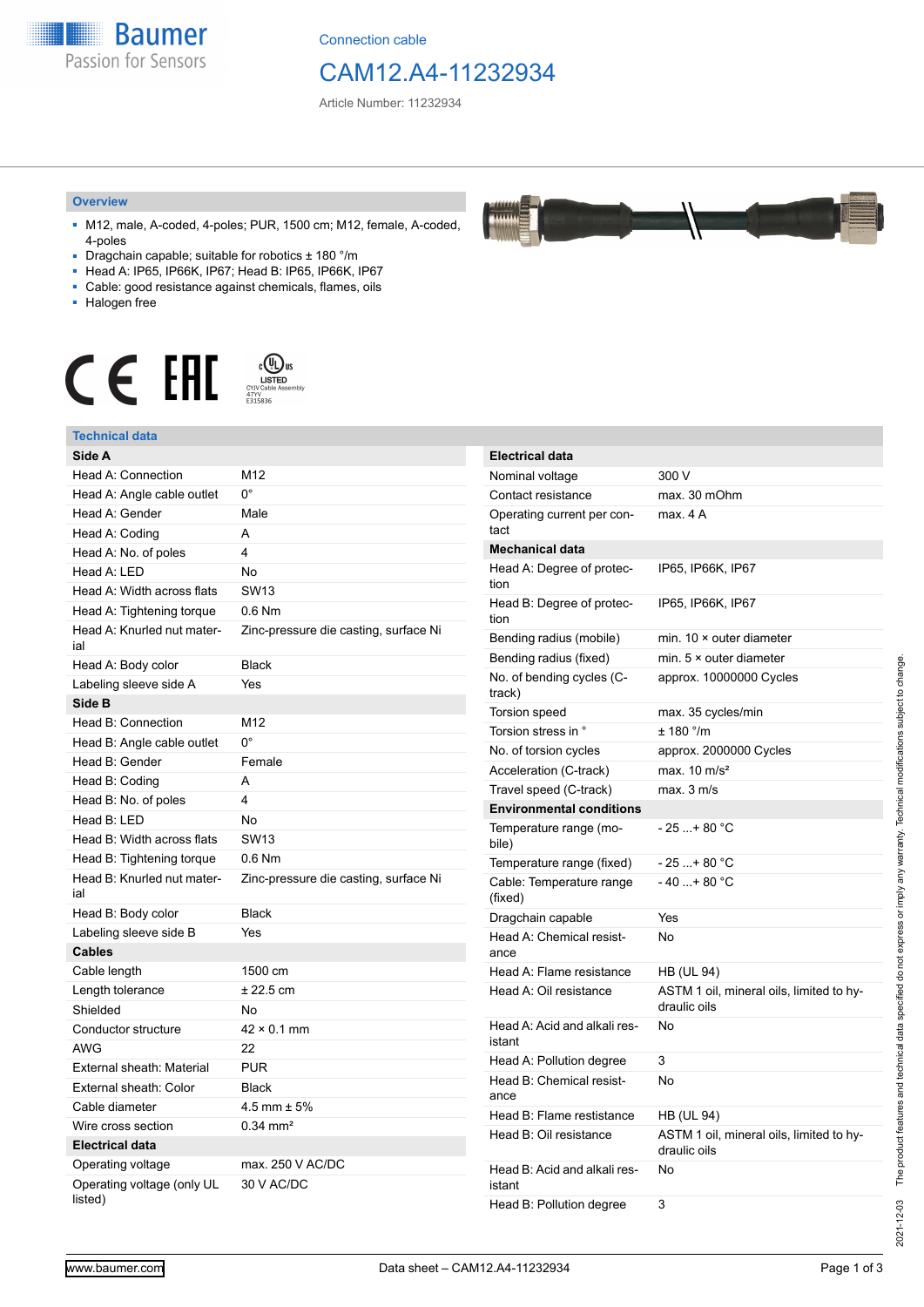

Connection cable

## CAM12.A4-11232934

Article Number: 11232934

#### **Technical data**

**Technical drawing**

**Side A**

#### **Environmental conditions**

Cable: Chemical resistance Good (DIN EN 60811-404)

Cable: Flame resistance Conform UL 1581 §1090 (H); CSA FT2; IEC 60332-2-2

#### **Environmental conditions**

Cable: Silicone-free Yes

Cable: Oil resistance Good (DIN EN 60811-404)

#### **Side B**

**Coding**

#### **Technical drawing**





### **Coding**